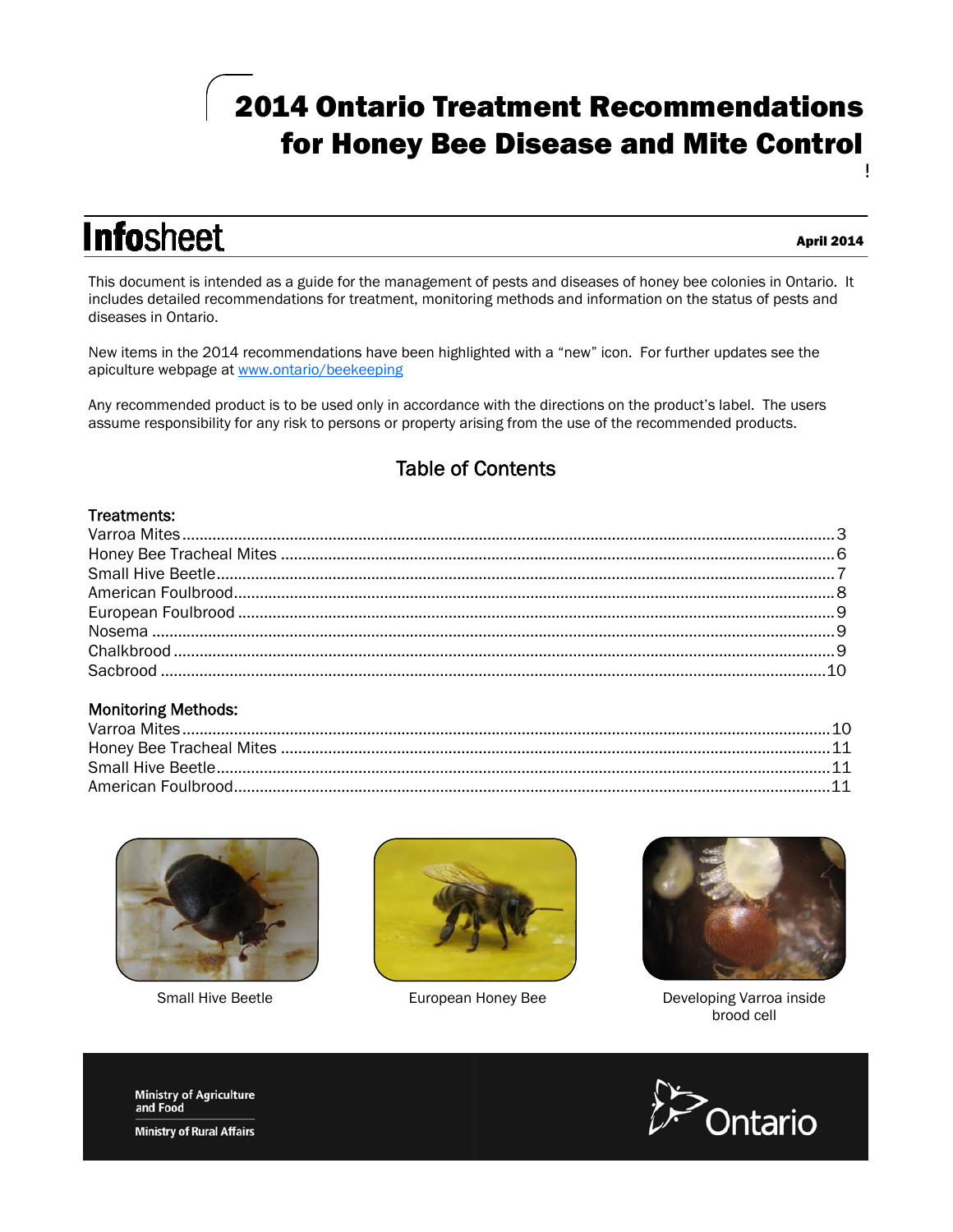# Notice Regarding Small Hive Beetle

Small hive beetle, SHB, (*Aethina tumida*) has been confirmed in Essex, Chatham-Kent, Dufferin, Lambton and Stormont, Dundas and Glengarry Counties. The sites in Dufferin, Simcoe, Niagara, Chatham-Kent and Lambton Counties have been depopulated. There is a Quarantine Area for SHB in the entire count of Essex and the part of the Municipality of Chatham-Kent lying south-westward of a line made up of a Town Line Road, Pump Road and Merlin Road (also known as County Road 7), as if these roadways extended continuously from points of intersection with the shorelines of Lake St. Clair and Lake Erie.

All beekeepers should be vigilant for the presence of this pest in Ontario. It is a requirement to report new sightings of SHB. See Apiculture webpage for more information at www.ontario/beekeeping.

- Visit: www.omafra.gov.on.ca/english/food/inspection/bees/quarantine\_area.png; and www.omafra.gov.on.ca/english/food/inspection/bees/infosheet-shb-quar.html
- A permit from the provincial apiarist is required for importing bees from anywhere (another province or another country) into Ontario. See www.omafra.gov.on.ca/english/food/inspection/bees/importbees.htm for details.

# General Practices for all Diseases and Pests

- Rotate between different types of treatments whenever possible for varroa management. This will prevent the development of resistance in varroa mites. (e.g. synthetic mite-strip in spring, followed by a formic acid treatment in fall)
- Use particular caution when using temperature dependent treatments above recommended temperature thresholds (e.g. formic acid, thymol).
- Read all labels before applying any disease or mite control products to your colonies.
- Treat all colonies that require treatment in the yard at the same time.
- Respect any withdrawal times for all treatments. Do not use treatments when honey supers are on, unless specified on the product label.
- Monitor colonies to determine levels of varroa infestation. Knowing the severity of the infestation will enable you to make an informed management decision on their control.
- The presence of multiple parasites/diseases may require treatment below the recommended treatment threshold level(s).
- Oxalic acid should be used only as a follow-up treatment in the late fall, after a primary early fall treatment, unless monitoring reveals very low levels of varroa.
- The timing of treatments and feeding is VERY IMPORTANT. Treatments need to be applied before infestations/ infections reach damaging levels. Fall feed should be provided before temperatures are too low for the bees to break cluster to access feed.
- Using Ontario-bred disease resistant honey bee queens in your operation may help colonies resist diseases and pests naturally. However, treatment will still be required.
- x It is recommended to replace 2 to 3old frames in the brood chamber *(typically the darkest)* every year with newly drawn comb or foundation. This practice will help to reduce the level of pathogens and miticide residues in the hive.

#### Winter Management

- x A colony should consist of at least 7 or 8 frames of bees at the end of the season to improve survival.
- It is recommended that all colonies in Ontario be wrapped for winter.
- Use 70% sugar syrup for fall feeding. Colonies should be very heavy before going into winter (at least 70 lbs for singles; 100 lbs for doubles).

#### **Resources**

- For more information on bee disease, pests, biology, identification and treatment visit:
	- $\bullet$  Apiculture webpage www.ontario/beekeeping
	- Honey Bee Disease Control section of the Ontario Beekeepers' Association Tech-Transfer website http://techtransfer.ontariobee.com
	- Technology Transfer Program Introduction to Beekeeping and Integrated Pest Management workshops www.ontariobee.com/outreach/workshops
	- The Ontario Beekeeper Manual with an Emphasis on Integrated Pest Management is available through the Ontario Beekeepers' Association.

2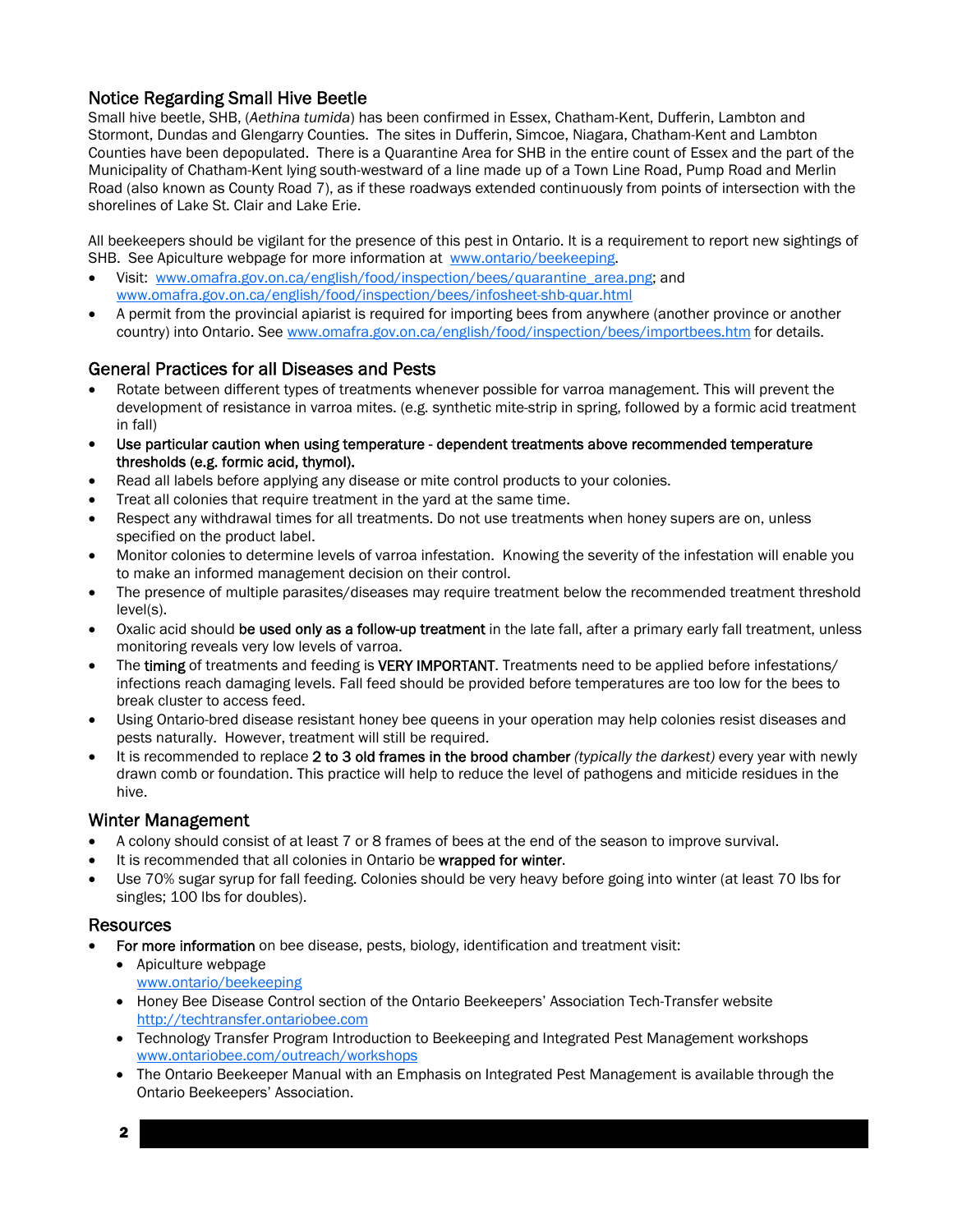| Varroosis: Varroa Mite (Varroa destructor)                                                                                                   |                                                                                                                                                                                                                  |                                                                                                                                                                                                                                                                                                                                                                                                              |
|----------------------------------------------------------------------------------------------------------------------------------------------|------------------------------------------------------------------------------------------------------------------------------------------------------------------------------------------------------------------|--------------------------------------------------------------------------------------------------------------------------------------------------------------------------------------------------------------------------------------------------------------------------------------------------------------------------------------------------------------------------------------------------------------|
| <b>Detection:</b> 1. Sticky board 2. Ether roll 3. Alcohol wash (see page 10 for instructions)                                               |                                                                                                                                                                                                                  |                                                                                                                                                                                                                                                                                                                                                                                                              |
| NOTE: If varroa infestation is much higher than threshold levels (see page 11 for thresholds) in the spring and you have abnormally          |                                                                                                                                                                                                                  |                                                                                                                                                                                                                                                                                                                                                                                                              |
| <b>Treatment Material</b>                                                                                                                    | high losses over the winter, it is advised to check for resistance to conventional chemical product(s).<br><b>Method of Treatment</b><br>Comments                                                                |                                                                                                                                                                                                                                                                                                                                                                                                              |
| Spring                                                                                                                                       |                                                                                                                                                                                                                  |                                                                                                                                                                                                                                                                                                                                                                                                              |
| 65% liquid formic acid.<br>Multiple applications:<br>• 30 to 40 ml pad for<br>2-story colony                                                 | Apply one 30 to 40 ml pad for<br>double box or 15 to 20 ml pad for<br>single box / per hive. Place the pad<br>on the top bars close to the brood<br>area. The treatment is to be<br>repeated up to six times and | Ensure that the populations of colonies are large enough. Colonies<br>must have 6 or more frames of brood covered with bees when<br>applying formic acid treatments.<br>Outside temperature highs should be between 10 to 26°C at time of<br>application. Temperatures above 30°C may cause excessive damage                                                                                                 |
| • 15 to 20 ml for 1-story<br>colony.<br>Single, slow-release<br>application:                                                                 | recommended at 3 to 5 day<br>intervals as per label instructions.<br>Leave treatment in for 21 to 30                                                                                                             | to the colonies.<br>Complete label instructions and future updates:<br>www.medivetpharmaceuticals.ca/Guidelines/pmra%20final%                                                                                                                                                                                                                                                                                |
| • 250 ml pad in a pin-<br>prick perforated bag.                                                                                              | days.<br>The hive entrance must be open<br>and unobstructed for all<br>applications.                                                                                                                             | 20english%20label%20june%203.pdf<br>Instructions for the large pad: www.ontariobee.com/sites/<br>ontariobee.com/files/document/250ml-pamphlet-op.pdf<br>Note: High temperatures can have a negative impact on colonies                                                                                                                                                                                       |
|                                                                                                                                              |                                                                                                                                                                                                                  | when temperature dependent treatments are used.                                                                                                                                                                                                                                                                                                                                                              |
| Mite Away Quick<br>Strips <sup>TM</sup> (MAQS <sup>TM</sup> )                                                                                | Treatment period is 7 days.                                                                                                                                                                                      | Note: The honey bee colony cluster must cover a minimum of 6<br>brood frames.                                                                                                                                                                                                                                                                                                                                |
| 46.7% formic acid                                                                                                                            | Consult label for instructions<br>including placement of strips.<br>Allow a minimum of one month                                                                                                                 | To minimize residues and contamination of marketable honey,<br>carefully follow all label instructions. Pre-Harvest Interval (PHI):<br>Honey should not be extracted sooner than 2 weeks following the<br>end of the treatment.                                                                                                                                                                              |
|                                                                                                                                              | between applications.<br>The hive entrance must be open<br>and unobstructed.                                                                                                                                     | Note: High temperatures can have a negative impact on colonies<br>when temperature dependent treatments are used.                                                                                                                                                                                                                                                                                            |
|                                                                                                                                              |                                                                                                                                                                                                                  | Extra space in the form of additional supers may buffer the effects<br>of formic acid on honey bees.                                                                                                                                                                                                                                                                                                         |
| Synthetic mite strips<br>Apivar®* and Apistan®                                                                                               | Apivar® and Apistan® are<br>registered in Ontario. Use strips<br>according to label instructions.                                                                                                                | Note: When using Apivar® ensure that the appropriate number of<br>strips is applied per frame of bees in the colony, 1 strip/5 frames of<br>bees.                                                                                                                                                                                                                                                            |
| Apivar® has been granted<br>a Conditional Full<br>Registration by Pest<br>Management Regulatory<br>Agency (PMRA). Check<br>the OMAF, MRA and | Place strips in the brood chamber<br>of the colony.                                                                                                                                                              | Note: Varroa populations resistant to Apistan® can be found in<br>Ontario. Resistance will result in inadequate varroa management.<br>However there seems to be some recovery of efficacy in Apistan. It<br>is important to note that the recovery is variable and low recovery<br>will result in insufficient varroa control. For techniques to identify<br>resistance, see www.ontariobee.com/outreach/ttp |
| PMRA websites for any<br>additional information on<br>registration.                                                                          | Dispose of chemical strips<br>according to label instructions.                                                                                                                                                   | Note: Always remove strips from colonies at the end of the<br>treatment period indicated on the product label. Never reuse<br>chemical strips. This is important to avoid the development of<br>resistant populations of varroa mites.                                                                                                                                                                       |
| Thymovar<br>Thymovar uses a novel                                                                                                            | Use according to label instructions.<br><b>Note:</b> Two consecutive                                                                                                                                             | Note: High temperatures can have a negative impact on colonies<br>when temperature dependent treatments are used.                                                                                                                                                                                                                                                                                            |
| active ingredient (thymol).                                                                                                                  | applications of Thymovar must be<br>applied for a full treatment.                                                                                                                                                | The temperature range for use of Thymovar is 13°C to 30°C.                                                                                                                                                                                                                                                                                                                                                   |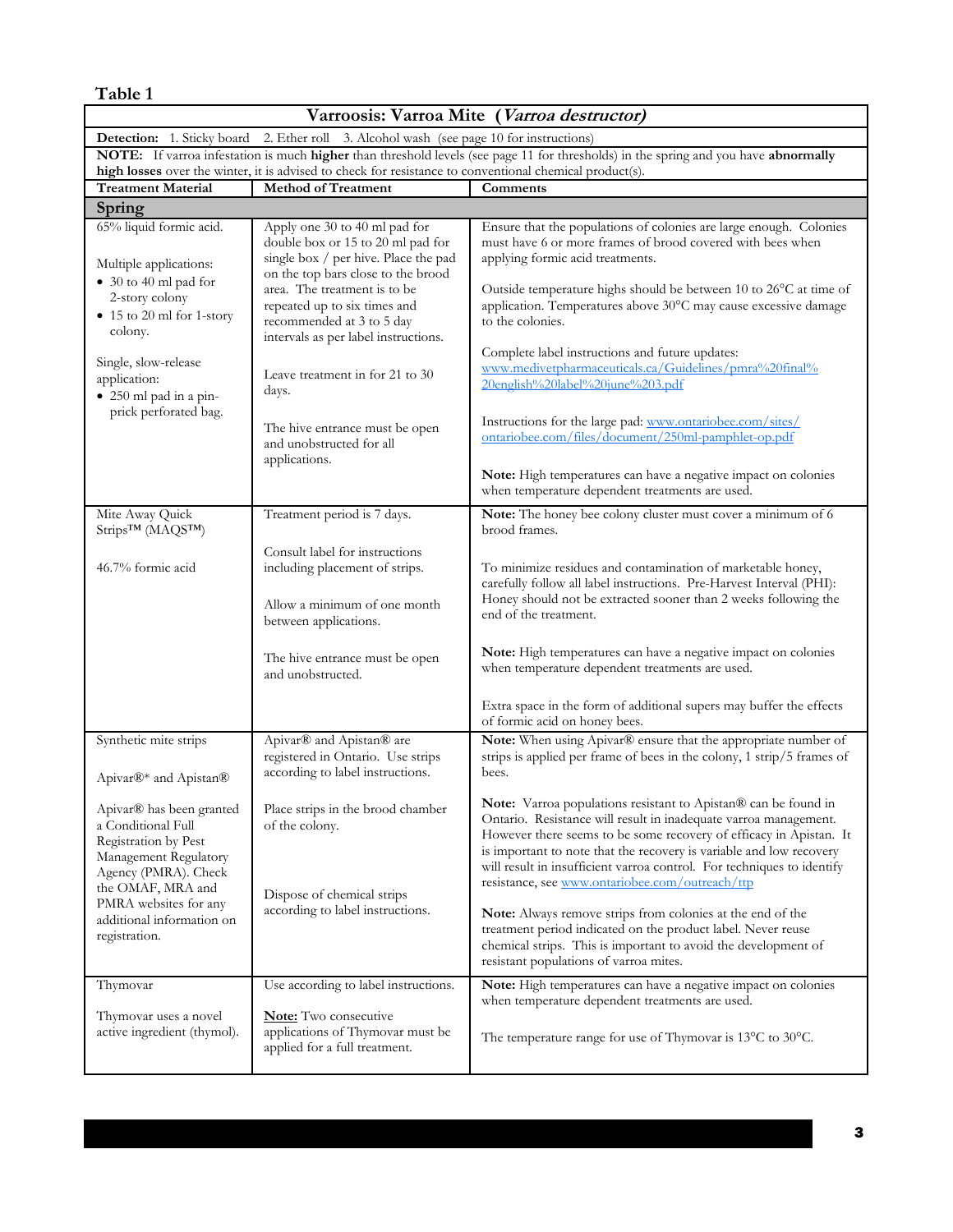| Table 1 continued                                                                                          |                                                                                                                                                                                                                                                                                                                                                                                                                                                                                                                                                                                                                                                                                       |                                                                                                                                                                                                                                                                                                                                                                                                                                                                                                                                                                                                                                                                                                                                                                                                                                                                                                                                 |
|------------------------------------------------------------------------------------------------------------|---------------------------------------------------------------------------------------------------------------------------------------------------------------------------------------------------------------------------------------------------------------------------------------------------------------------------------------------------------------------------------------------------------------------------------------------------------------------------------------------------------------------------------------------------------------------------------------------------------------------------------------------------------------------------------------|---------------------------------------------------------------------------------------------------------------------------------------------------------------------------------------------------------------------------------------------------------------------------------------------------------------------------------------------------------------------------------------------------------------------------------------------------------------------------------------------------------------------------------------------------------------------------------------------------------------------------------------------------------------------------------------------------------------------------------------------------------------------------------------------------------------------------------------------------------------------------------------------------------------------------------|
| <b>Treatment Material</b>                                                                                  | <b>Method of Treatment</b>                                                                                                                                                                                                                                                                                                                                                                                                                                                                                                                                                                                                                                                            | Comments                                                                                                                                                                                                                                                                                                                                                                                                                                                                                                                                                                                                                                                                                                                                                                                                                                                                                                                        |
| lune                                                                                                       |                                                                                                                                                                                                                                                                                                                                                                                                                                                                                                                                                                                                                                                                                       |                                                                                                                                                                                                                                                                                                                                                                                                                                                                                                                                                                                                                                                                                                                                                                                                                                                                                                                                 |
|                                                                                                            | Monitor                                                                                                                                                                                                                                                                                                                                                                                                                                                                                                                                                                                                                                                                               | In June, check all bee yards (at least 5 hives in each) using the<br>monitoring method of your choice to determine if varroa were<br>controlled by your spring treatment.                                                                                                                                                                                                                                                                                                                                                                                                                                                                                                                                                                                                                                                                                                                                                       |
|                                                                                                            |                                                                                                                                                                                                                                                                                                                                                                                                                                                                                                                                                                                                                                                                                       | <b>Note:</b> Refer to Table 9 on page 11 in the Notes section if further<br>treatment options are necessary.                                                                                                                                                                                                                                                                                                                                                                                                                                                                                                                                                                                                                                                                                                                                                                                                                    |
|                                                                                                            |                                                                                                                                                                                                                                                                                                                                                                                                                                                                                                                                                                                                                                                                                       | Mite Away Quick Strips <sup>TM</sup> (MAQS <sup>TM</sup> )<br>may be used during the<br>honey flow or at anytime during the active beekeeping season.                                                                                                                                                                                                                                                                                                                                                                                                                                                                                                                                                                                                                                                                                                                                                                           |
|                                                                                                            |                                                                                                                                                                                                                                                                                                                                                                                                                                                                                                                                                                                                                                                                                       | Note: High temperatures can have a negative impact on colonies<br>when temperature dependent treatments are used.                                                                                                                                                                                                                                                                                                                                                                                                                                                                                                                                                                                                                                                                                                                                                                                                               |
| <b>Late Spring and Summer</b>                                                                              |                                                                                                                                                                                                                                                                                                                                                                                                                                                                                                                                                                                                                                                                                       |                                                                                                                                                                                                                                                                                                                                                                                                                                                                                                                                                                                                                                                                                                                                                                                                                                                                                                                                 |
| Ontario-Selected Disease<br><b>Resistant Stock</b>                                                         | Requeen colonies with new queens<br>from Mite and Disease Resistant<br>Honey Bee stocks.                                                                                                                                                                                                                                                                                                                                                                                                                                                                                                                                                                                              | Check the OBA Tech-Transfer website at<br>techtransfer.ontariobee.com or the OMAF and MRA website at<br>www.omafra.gov.on.ca/english/food/inspection/bees/<br>apicultu.html. See updated 2013 list of Queen and Nuc producers<br>who have tested their stock in the Ontario Mite and Disease<br>Resistant Honey Bee Breeding Program.                                                                                                                                                                                                                                                                                                                                                                                                                                                                                                                                                                                           |
|                                                                                                            |                                                                                                                                                                                                                                                                                                                                                                                                                                                                                                                                                                                                                                                                                       |                                                                                                                                                                                                                                                                                                                                                                                                                                                                                                                                                                                                                                                                                                                                                                                                                                                                                                                                 |
| Drone Trapping: Using<br>frames with drone<br>foundation or without<br>foundation<br>Screened bottom board | Insert one to two frames with<br>drone foundation or empty drone<br>comb into the brood chamber.<br>Remove combs containing drone<br>cells from the brood chambers<br>after the cells are capped and<br>before adult drones emerge<br>(approx. 21 days). This will<br>remove a substantial proportion of<br>varroa mites from your colonies.<br>Repeat from spring until the<br>drones are evicted from the colony<br>in early fall and you may get results<br>equivalent to treating with a<br>registered product.<br>You need a 1 in. (2.54 cm) and $\frac{1}{2}$<br>in. (1.27 cm) spacing between the<br>screen to the bottom board to have<br>the varroa separated from the bees. | Note: Do not leave drone combs to hatch inside colonies. This will<br>result in the release of a large number of varroa, thereby increasing<br>the mite infestation in the colony.<br>Drone trapping instructions can be found in the factsheets and<br>publications section of the OBA Tech-Transfer website:<br>www.ontariobee.com/sites/ontariobee.com/files/document/Drone<br>-Brood-Removal-for-the-Management-of-Varroa-Mites.pdf<br>Note: Although drone trapping is labour intensive on a commercial<br>scale, it can be used throughout the season to suppress mite<br>infestations, even during the honey flow as no chemicals are used in<br>this method of treatment.<br>Screened bottom boards - incorporate 8 mesh [8 squares/inch (2.54<br>cm)] screens into bottom boards.<br>Note: Although screened bottom boards may slightly enhance<br>varroa control they will not substantially reduce mite infestations |
| August                                                                                                     |                                                                                                                                                                                                                                                                                                                                                                                                                                                                                                                                                                                                                                                                                       | without additional treatment methods.                                                                                                                                                                                                                                                                                                                                                                                                                                                                                                                                                                                                                                                                                                                                                                                                                                                                                           |
|                                                                                                            | Monitor                                                                                                                                                                                                                                                                                                                                                                                                                                                                                                                                                                                                                                                                               | In early August, check all bee yards (at least 5 hives in each) using                                                                                                                                                                                                                                                                                                                                                                                                                                                                                                                                                                                                                                                                                                                                                                                                                                                           |
|                                                                                                            |                                                                                                                                                                                                                                                                                                                                                                                                                                                                                                                                                                                                                                                                                       | the monitoring method of your choice to assess the severity of your<br>varroa infestation.<br>Note: Refer to Table 9 on page 11 in the Notes section to<br>determine if treatment is necessary.                                                                                                                                                                                                                                                                                                                                                                                                                                                                                                                                                                                                                                                                                                                                 |
|                                                                                                            |                                                                                                                                                                                                                                                                                                                                                                                                                                                                                                                                                                                                                                                                                       | The bees that form the winter cluster are raised in late August/early<br>September. If they are highly infested, they will sustain enough<br>damage that the colony will not winter properly and likely die.                                                                                                                                                                                                                                                                                                                                                                                                                                                                                                                                                                                                                                                                                                                    |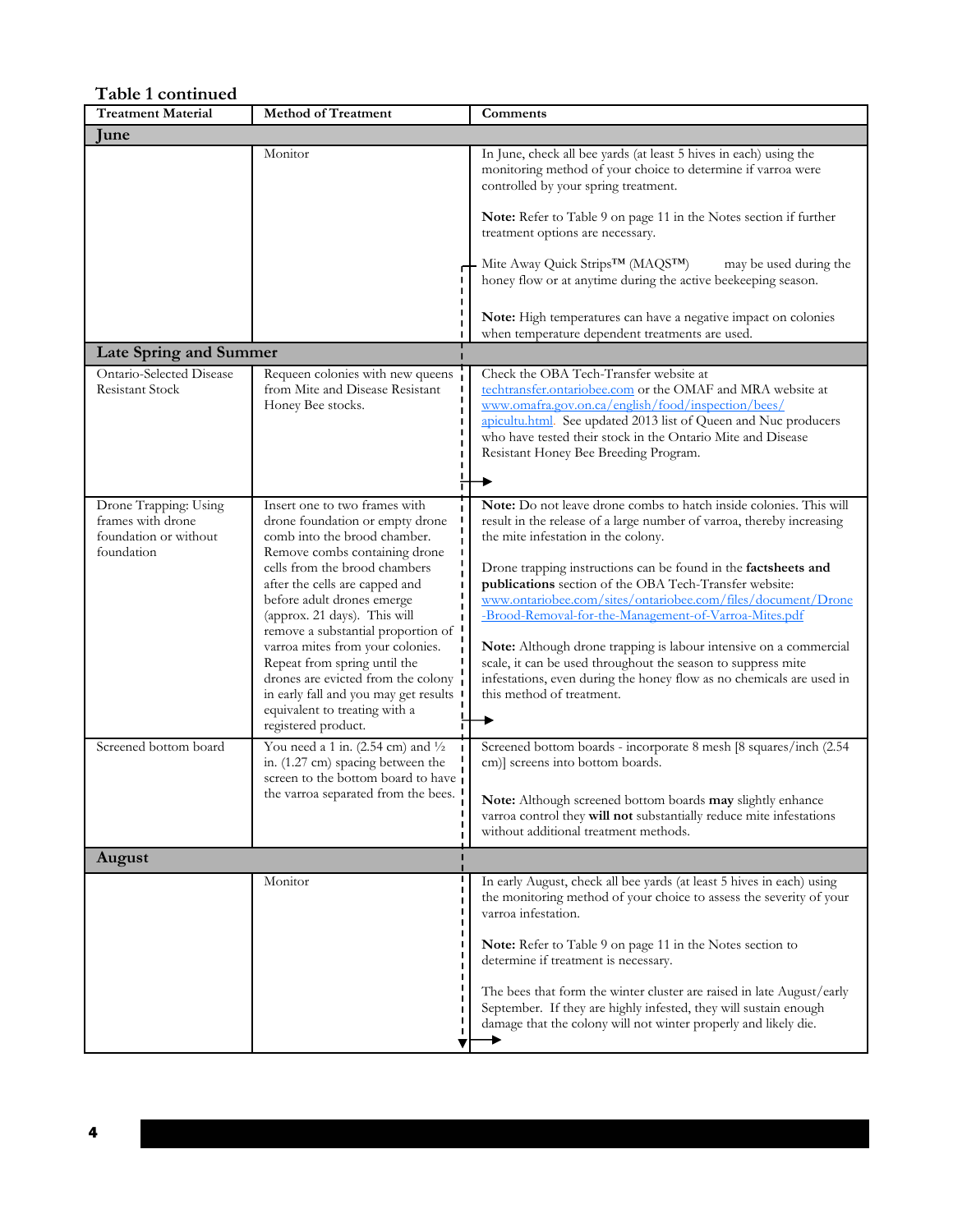| Table 1 continued                                              |                                                                                                                                                                                                                                                                                                                                                                                  |                                                                                                                                                                                                                                                                                                                                                                                                                                                                                                                                                                                                                                                                                                                                                                                        |  |
|----------------------------------------------------------------|----------------------------------------------------------------------------------------------------------------------------------------------------------------------------------------------------------------------------------------------------------------------------------------------------------------------------------------------------------------------------------|----------------------------------------------------------------------------------------------------------------------------------------------------------------------------------------------------------------------------------------------------------------------------------------------------------------------------------------------------------------------------------------------------------------------------------------------------------------------------------------------------------------------------------------------------------------------------------------------------------------------------------------------------------------------------------------------------------------------------------------------------------------------------------------|--|
| <b>Treatment Material</b>                                      | <b>Method of Treatment</b>                                                                                                                                                                                                                                                                                                                                                       | Comments                                                                                                                                                                                                                                                                                                                                                                                                                                                                                                                                                                                                                                                                                                                                                                               |  |
| <b>Early Fall</b>                                              |                                                                                                                                                                                                                                                                                                                                                                                  |                                                                                                                                                                                                                                                                                                                                                                                                                                                                                                                                                                                                                                                                                                                                                                                        |  |
|                                                                | As soon as you remove the honey supers (by mid-September) treatments should be applied. Treatments applied late in September and<br>October have less ensured efficacy.                                                                                                                                                                                                          |                                                                                                                                                                                                                                                                                                                                                                                                                                                                                                                                                                                                                                                                                                                                                                                        |  |
|                                                                | order to determine if the treatment was effective or if a follow-up treatment of oxalic acid is necessary.                                                                                                                                                                                                                                                                       | Note: There are potential efficacy constraints caused by environmental conditions of treatments that are temperature dependent and also<br>the potential for resistance in chemical treatments. Therefore, it is highly recommended that you monitor after the early fall treatment in                                                                                                                                                                                                                                                                                                                                                                                                                                                                                                 |  |
| over-wintering of the hives.                                   |                                                                                                                                                                                                                                                                                                                                                                                  | <b>REMINDER - It is highly recommended that the colonies consist of 7-8 frames of bees at the end of the season to improve successful</b>                                                                                                                                                                                                                                                                                                                                                                                                                                                                                                                                                                                                                                              |  |
| 65% liquid formic acid.                                        | Same as spring treatment                                                                                                                                                                                                                                                                                                                                                         | This treatment is good for both tracheal mites and varroa mites.                                                                                                                                                                                                                                                                                                                                                                                                                                                                                                                                                                                                                                                                                                                       |  |
| Multiple applications:<br>$\bullet$ 30-40 ml for 2-story       | Note: Refer to the most recent<br>formic acid label for full                                                                                                                                                                                                                                                                                                                     | Ensure that colonies are large enough to have 6 or more frames of<br>brood covered with bees when applying organic acid treatments.                                                                                                                                                                                                                                                                                                                                                                                                                                                                                                                                                                                                                                                    |  |
| colony;<br>$\bullet$ 15-20 ml for 1-story<br>colony.           | instructions.                                                                                                                                                                                                                                                                                                                                                                    | Outside temperature highs should be between 10 to 26°C at time of<br>application. Temperatures above 30°C may cause excessive damage<br>to the colonies.                                                                                                                                                                                                                                                                                                                                                                                                                                                                                                                                                                                                                               |  |
| Single, slow-release<br>application:<br>· 250 ml pad in a pin- | For both ensure that the hive<br>entrance is open and unobstructed.                                                                                                                                                                                                                                                                                                              | For complete label instructions and future updates refer to:<br>www.medivetpharmaceuticals.ca/Guidelines/pmra%20final%<br>20english%20label%20june%203.pdf                                                                                                                                                                                                                                                                                                                                                                                                                                                                                                                                                                                                                             |  |
| prick perforated bag.                                          |                                                                                                                                                                                                                                                                                                                                                                                  | For instructions on the large pad visit www.ontariobee.com/sites/<br>ontariobee.com/files/document/250ml-pamphlet-op.pdf                                                                                                                                                                                                                                                                                                                                                                                                                                                                                                                                                                                                                                                               |  |
|                                                                |                                                                                                                                                                                                                                                                                                                                                                                  | Note: High temperatures can have a negative impact on colonies.<br>when temperature dependent treatments are used.                                                                                                                                                                                                                                                                                                                                                                                                                                                                                                                                                                                                                                                                     |  |
| Mite Away Quick<br>Strips <sup>TM</sup> (MAQS <sup>TM</sup> )  | Treatment period is 7 days.                                                                                                                                                                                                                                                                                                                                                      | This treatment is good for both tracheal mites and varroa mites.<br>Note: The honey bee colony cluster must cover a minimum of 6<br>brood frames.                                                                                                                                                                                                                                                                                                                                                                                                                                                                                                                                                                                                                                      |  |
|                                                                | Consult label for instructions<br>including placement of strips.                                                                                                                                                                                                                                                                                                                 | To minimize residues and contamination of honey, carefully follow<br>all label instructions. Pre-Harvest Interval (PHI): Harvest honey at<br>least 2 weeks following the end of the treatment.                                                                                                                                                                                                                                                                                                                                                                                                                                                                                                                                                                                         |  |
|                                                                | Ensure that the hive entrance is<br>open and unobstructed.                                                                                                                                                                                                                                                                                                                       | Note: High temperatures can have a negative impact on colonies<br>when temperature dependent treatments are used.                                                                                                                                                                                                                                                                                                                                                                                                                                                                                                                                                                                                                                                                      |  |
| Apivar <sup>®</sup> or Apistan®                                | Use strips according to label<br>instructions.                                                                                                                                                                                                                                                                                                                                   | If treating during a period when environmental temperatures are<br>low, ensure the strips are positioned in the colony where the cluster<br>will still maintain contact. Remove all strips after treatment.                                                                                                                                                                                                                                                                                                                                                                                                                                                                                                                                                                            |  |
|                                                                | Dispose of chemical strips<br>according to label instructions.                                                                                                                                                                                                                                                                                                                   | Carefully monitor your bees and treat when monitoring results<br>indicate that varroa levels are above the treatment thresholds. See<br>the notes section for monitoring methods.                                                                                                                                                                                                                                                                                                                                                                                                                                                                                                                                                                                                      |  |
| Thymovar                                                       | Use according to label instructions.                                                                                                                                                                                                                                                                                                                                             | Note: Two applications of Thymovar must be made for a complete<br>treatment.                                                                                                                                                                                                                                                                                                                                                                                                                                                                                                                                                                                                                                                                                                           |  |
| <b>Late Fall</b>                                               |                                                                                                                                                                                                                                                                                                                                                                                  |                                                                                                                                                                                                                                                                                                                                                                                                                                                                                                                                                                                                                                                                                                                                                                                        |  |
| Oxalic acid trickle method                                     | Apply when monitoring indicates<br>treatment is necessary.<br><b>CAUTION:</b> Oxalic Acid may<br>damage bee brood. Oxalic Acid will<br>not control varroa mites in capped<br>brood.<br>Use only when little or no brood 1<br>is present. Use only in conjunction.<br>with an early fall treatment. Do not I<br>use when honey supers are in place<br>to prevent contamination of | <b>SOLUTION METHOD</b><br>Note: To completely dissolve oxalic acid dihydrate, use warm syrup<br>(not hot) and agitate thoroughly. Dissolve 35 g of oxalic acid<br>dihydrate in 1 litre of premixed syrup made from a 1:1 sugar:water<br>(weight:volume) mixture. Smoke bees down from the top bars. With<br>an applicator (e.g. syringe), trickle 5 ml of this solution directly onto<br>the bees between the frames, apply on a cool day when the bees are<br>clustered in the hive. The maximum dose is 50 ml per colony<br>whether bees are in nucs or single/multiple brood chambers. Under<br>certain unfavorable conditions, (e.g., weak colonies or unfavorable<br>over-wintering conditions), this application method may cause some<br>bee mortality or stress to the colony. |  |
|                                                                | marketable honey.                                                                                                                                                                                                                                                                                                                                                                | Use Oxalic Acid as a <b>secondary follow up</b> treatment at the time of<br>packing the bees. Oxalic acid should only be used in conjunction<br>with an early fall treatment to assist in killing remaining mites left on<br>the bees.                                                                                                                                                                                                                                                                                                                                                                                                                                                                                                                                                 |  |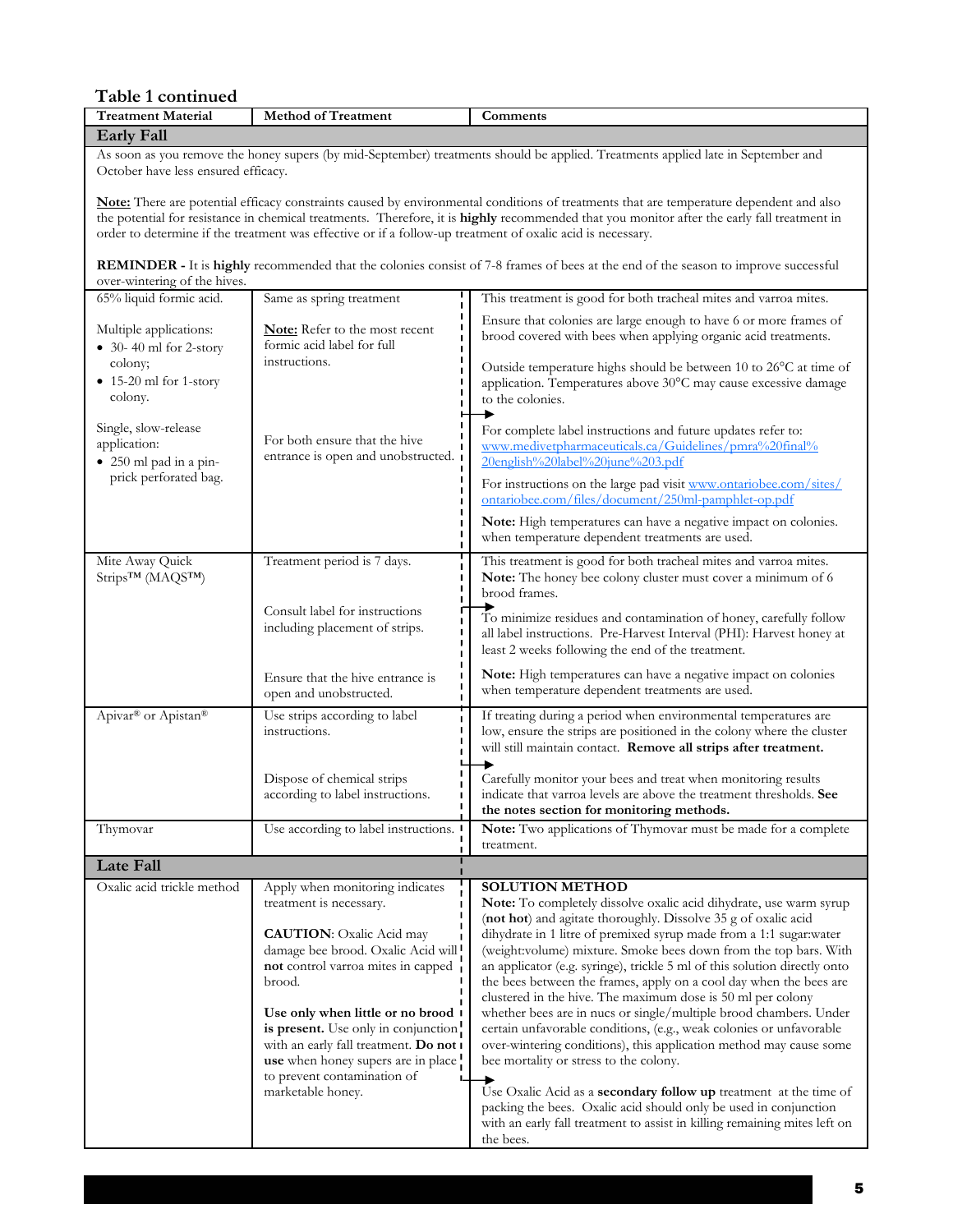# **FORMIC ACID PROCEDURE**

When using Formic Acid, make sure to seal all holes in the hive boxes except the main entrance, which must be left wide open (remove entrance reducers). To prevent danger to yourself, wear protective gear (eye protection, chemical-safe gloves, long-sleeved shirt, and closed toe shoes). Have a container of water handy to wash off any splashes. Be mindful of temperature restraints when using formic acid.

#### **Table 2**

| Acarine Disease: Honey Bee Tracheal Mite (HBTM) (Acarapis woodi)                                                                                                                                                                                       |                                                                                                                                                               |                                                                                                                                                                                                                                                                                                                                                                                                                                   |
|--------------------------------------------------------------------------------------------------------------------------------------------------------------------------------------------------------------------------------------------------------|---------------------------------------------------------------------------------------------------------------------------------------------------------------|-----------------------------------------------------------------------------------------------------------------------------------------------------------------------------------------------------------------------------------------------------------------------------------------------------------------------------------------------------------------------------------------------------------------------------------|
| If infestation level is 10% or higher, treat your colonies. If you are using formic acid for varroa treatment, you do not need further<br>treatments for HBTM.                                                                                         |                                                                                                                                                               |                                                                                                                                                                                                                                                                                                                                                                                                                                   |
|                                                                                                                                                                                                                                                        | labs. See page 11 for sampling instructions and contact lab for shipping instructions.                                                                        | Detection: Every fall and/or spring, place 150 bees per bee yard or 50 bees per colony in alcohol and send samples to a diagnostic bee                                                                                                                                                                                                                                                                                            |
| <b>Treatment Material</b>                                                                                                                                                                                                                              | <b>Method of Treatment</b>                                                                                                                                    | Comments                                                                                                                                                                                                                                                                                                                                                                                                                          |
| Spring                                                                                                                                                                                                                                                 |                                                                                                                                                               |                                                                                                                                                                                                                                                                                                                                                                                                                                   |
|                                                                                                                                                                                                                                                        |                                                                                                                                                               | It is better to wait for warmer weather, and until the bees get some brood. On really small colonies, move the brood to the side of the hive<br>and place absorbent pad in the middle of the tops of the frames in the brood chamber. (Further details covered in label instructions).                                                                                                                                            |
| 65% liquid formic acid<br>35-ml multiple application<br>formic acid pad (ensure<br>that a total of 3 pads are<br>applied)                                                                                                                              | Use one 35 ml pad per hive. Place<br>the pad on the top bars close to the<br>brood area.                                                                      | It is important to apply the pads 3 times, 4 days apart, for HBTM.<br>For complete label instructions and future updates refer to:<br>www.medivetpharmaceuticals.ca/Guidelines/pmra%20final%<br>20english%20label%20june%203.pdf<br><b>Note:</b> High temperatures can have a negative impact on colonies<br>when temperature dependent treatments are used.                                                                      |
| Mite Away Quick<br>Strips <sup>TM</sup> (MAQS <sup>TM</sup> )                                                                                                                                                                                          | Treatment period is 7 days.<br>Consult label for instructions<br>including placement of strips.<br>Ensure that the hive entrance is<br>open and unobstructed. | Note: The honey bee colony cluster must cover a minimum of 6<br>brood frames.<br>To minimize residues and contamination of marketable honey,<br>carefully follow all label instructions. Pre-Harvest Interval (PHI):<br>Honey should not be removed less than 14 days following the end<br>of the treatment.<br>Note: High temperatures can have a negative impact on colonies<br>when temperature dependent treatments are used. |
| Late Spring and Summer                                                                                                                                                                                                                                 |                                                                                                                                                               |                                                                                                                                                                                                                                                                                                                                                                                                                                   |
| HBTM resistant queens                                                                                                                                                                                                                                  | Requeen your colonies with queens<br>from HBTM resistant stocks once<br>every 2 years.                                                                        | Encourage these colonies to raise more drones to help in spreading<br>and maintaining the resistance genes.                                                                                                                                                                                                                                                                                                                       |
| Fall                                                                                                                                                                                                                                                   |                                                                                                                                                               |                                                                                                                                                                                                                                                                                                                                                                                                                                   |
| After harvesting the honey crop (by mid-September)                                                                                                                                                                                                     |                                                                                                                                                               |                                                                                                                                                                                                                                                                                                                                                                                                                                   |
| 65% liquid formic acid<br>35-ml multiple application<br>formic acid pad (ensure<br>that a total of 3 pads are<br>applied) (same as spring<br>treatment)<br>Mite Away Quick<br>Strips <sup>TM</sup> (MAQS <sup>TM</sup> )<br>(same as spring treatment) | Treat as described in the spring<br>treatment after harvesting the<br>honey crop.                                                                             | If you treated with formic acid in the spring, it may not be<br>necessary to treat again in the fall. However, it is important to<br>monitor the levels of HBTM infestation to ensure that levels in the<br>fall samples are below 10%.                                                                                                                                                                                           |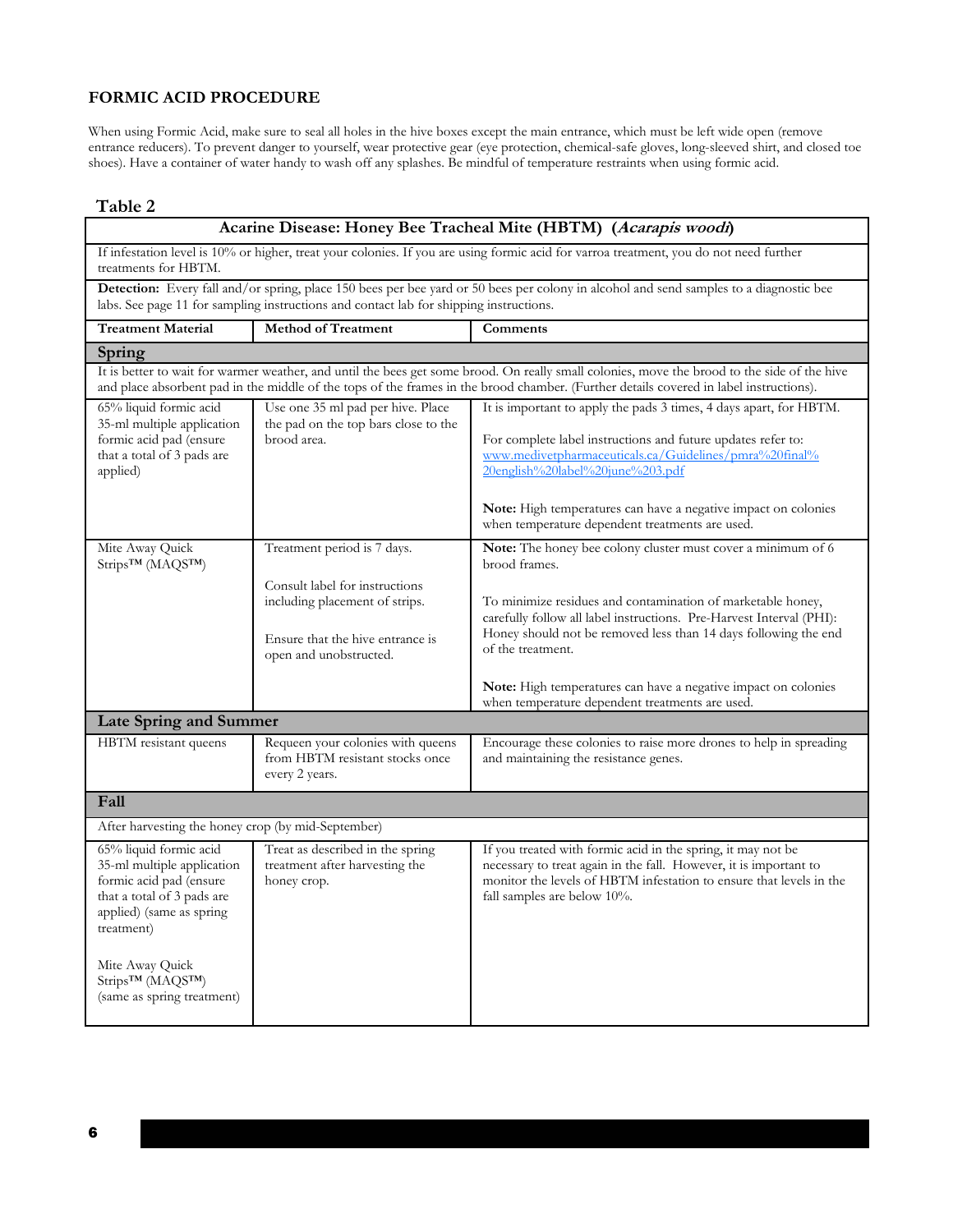# **Small Hive Beetle (SHB) (Aethina tumida)**

**Detection:** The larval and adult stages of SHB and damage caused by the larvae of SHB can be observed in the honey bee colony or on exposed hive equipment. SHB is restricted in distribution. All beekeepers must be vigilant for its presence. All beekeepers must report the presence of SHB to the Apiculture Program (OMAF and MRA). See: www.omafra.gov.on.ca/english/food/inspection/bees/info-shb.htm

| <b>Treatment Material</b>                       | <b>Method of Treatment</b>                                                                                                                                                                                                                                                                                                                                                                                                                                                                      | Comments                                                                                                                                                                                                                                                                                                                                                                                                                                                                                                                                                                                                                   |
|-------------------------------------------------|-------------------------------------------------------------------------------------------------------------------------------------------------------------------------------------------------------------------------------------------------------------------------------------------------------------------------------------------------------------------------------------------------------------------------------------------------------------------------------------------------|----------------------------------------------------------------------------------------------------------------------------------------------------------------------------------------------------------------------------------------------------------------------------------------------------------------------------------------------------------------------------------------------------------------------------------------------------------------------------------------------------------------------------------------------------------------------------------------------------------------------------|
| <b>Throughout Beekeeping Season</b>             |                                                                                                                                                                                                                                                                                                                                                                                                                                                                                                 |                                                                                                                                                                                                                                                                                                                                                                                                                                                                                                                                                                                                                            |
| Best management<br>practices.                   | More than any chemical treatment, the<br>most important factor to minimize<br>SHB damage is to maintain strong,<br>healthy, populous colonies.<br>Very Important: Beekeepers should<br>follow all biosecurity practices when<br>managing SHB. Beekeepers can not<br>move infested or potentially infested<br>honey bee colonies and equipment to<br>new beeyards.<br>For more information on SHB<br>biosecurity visit www.omafra.gov.on.ca/<br>english/food/inspection/bees/<br>biosecurity.htm | Take immediate action to address weak or failing colonies.<br>Promptly requeen failing queens.<br>Do not leave dead honey bees and used equipment exposed.<br>Ensure that colonies do not have large areas of the hive that are<br>not protected by worker bees.<br>Monitor colonies for the presence of SHB, mechanical traps can<br>be used throughout the season.                                                                                                                                                                                                                                                       |
| Spring and Fall                                 |                                                                                                                                                                                                                                                                                                                                                                                                                                                                                                 |                                                                                                                                                                                                                                                                                                                                                                                                                                                                                                                                                                                                                            |
| Honey Bee Colonies - Outside of the nectar flow |                                                                                                                                                                                                                                                                                                                                                                                                                                                                                                 |                                                                                                                                                                                                                                                                                                                                                                                                                                                                                                                                                                                                                            |
| Chemical free oil trap                          | Follow instructions of the specific type<br>of trap. Monitor on a regular basis<br>(every second week). Chemical free<br>traps may be used at any time of year.                                                                                                                                                                                                                                                                                                                                 | Note: This option will not control SHB populations. These traps<br>may kill a few adults. The main advantage is as a monitoring tool.<br>The best prevention for SHB infestation are biosecurity practices<br>and the best prevention of damage is management practices.                                                                                                                                                                                                                                                                                                                                                   |
| <b>Extraction Facility</b>                      |                                                                                                                                                                                                                                                                                                                                                                                                                                                                                                 |                                                                                                                                                                                                                                                                                                                                                                                                                                                                                                                                                                                                                            |
| Best management<br>practices.                   | Ensure that no brood is brought into<br>the honey house with honey supers,<br>particularly when managing colonies<br>without queen excluders.<br>Extract honey supers promptly, ideally<br>within 2 days, no more than four. Clean<br>extracting facilities on a regular basis.<br>Store wax cappings in sealed containers.<br>Maintain the humidity of hot rooms at<br>less than 50% relative humidity.                                                                                        | Use biosecurity practices whenever you are working in an beeyard<br>that may have SHB. Avoid actively spreading SHB from one<br>location to another. It is particularly important that the honey<br>house does not become infested as SHB may move to any yard<br>from a central location. Sterilizing honey supers by freezing before<br>they arrive at the honey house is one option. At a larger Consult<br>with the Provincial Apiarist for further details. If a location is<br>quarantined for SHB the only way material may be moved is<br>through inspection and permits, and only under certain<br>circumstances. |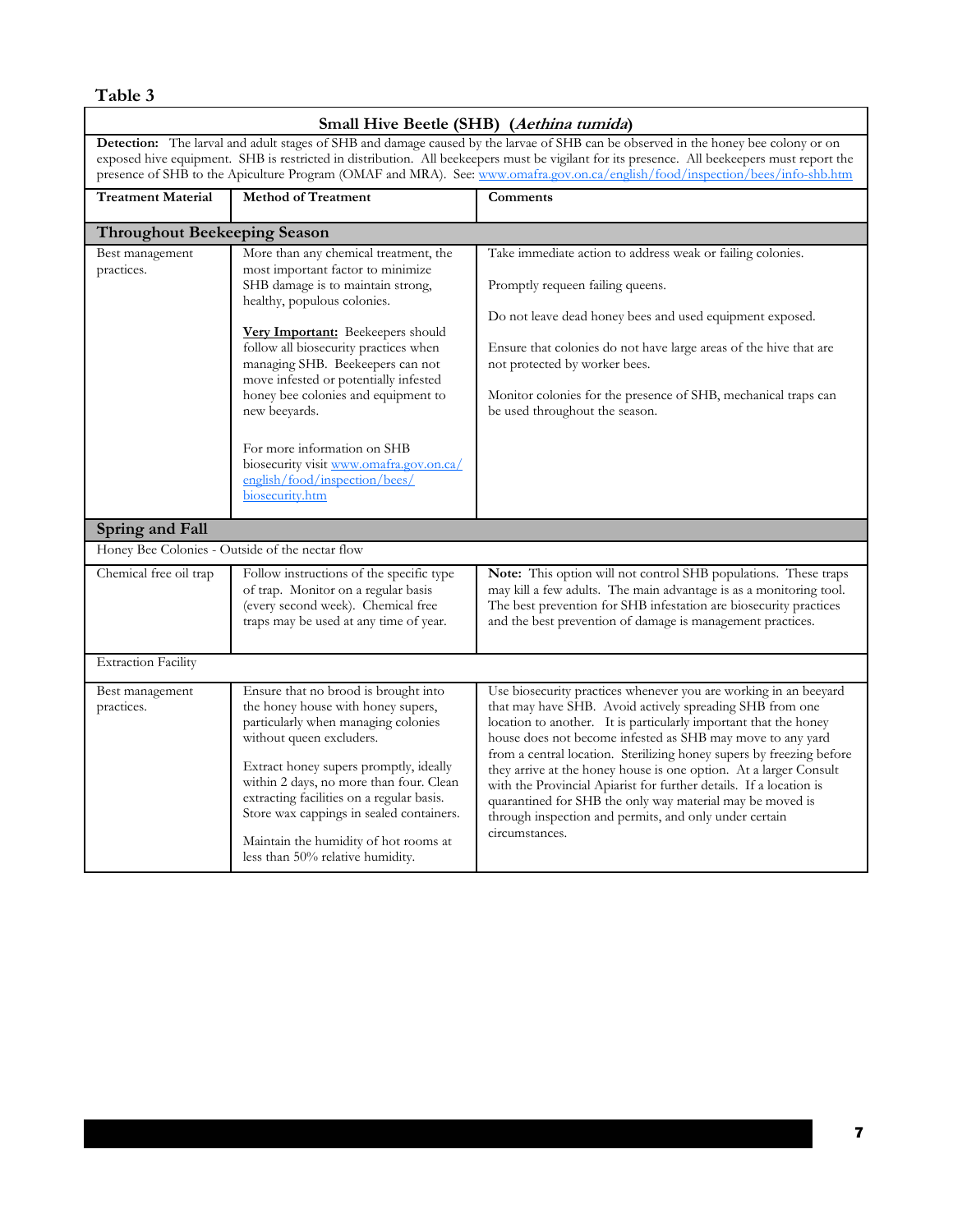**American Foulbrood (AFB) (Paenibacillus larvae) Control measure: This is a serious, readily transmissible disease.** Be aware of the symptoms for this disease. Action should be taken immediately after AFB is found to prevent further spread of the disease **(see below)**. There is **no cure** for AFB. However, several **preventative** actions can be taken. **Treatment Material Method of Treatment Comments Spring and Fall**  OXYTET-25-S or OXYSOL-62.5 powdered sugar mix. Follow the label directions for preparation of material. Label must indicate that the mixture can be used for honey bees. Treat according to the label on OXYTET-25-S or OXYSOL-62.5 with the powdered sugar mix along the margins of the brood chamber. Be careful not to put powdered mix directly on to open brood. Repeat 3 times at 4-5 day intervals in the spring and in the fall. Stop treating 4 weeks before the main honey flow. **Preventative Measure:** All bee colonies should be treated. Other methods of application are not to be used, such as sugar syrup method or products such as pollen substitutes as carriers, as this can contaminate honey, is less effective and will promote resistant AFB strains. **Note:** Oxytetracycline is the only antibiotic that is registered for use on AFB in honey bees. **Throughout Beekeeping Season**  At **any time** when colonies show symptoms of AFB (e.g. brown scales and sticky to ropy dead larvae) Burn all infected equipment and kill the bees Burn all frames, bottom boards and bees of infected hives. Scorch empty bee boxes, inner covers and lids. See OMAF and MRA recommendations or consult with your local Bee Inspector for further instructions. For instructions on destruction and sterilization visit www.omafra.gov.on.ca/english/food/ inspection/bees/destructionprotocol.htm Report to your Bee Inspector immediately and ask for recommendations. **AFB is reportable under the Bees Act.**  Contact: www.omafra.gov.on.ca/english/food/ inspection/bees/info\_beeinspectors.htm at 1-877-424-1300 or by email at fpo.omafra@ontario.ca Treat the rest of the bee yard with OXYTET-25-S or OXYSOL-62.5 powdered sugar mix Treat all remaining colonies with OXYTET -25-S or OXYSOL-62.5 powdered sugar mix. Repeat 3 times at 4 to 5 day intervals. Stop treating 4 weeks before the main honey flow. Perform regular inspections on all remaining colonies for any symptom of AFB. Gamma irradiation Disinfect contaminated empty hive parts using irradiation. Supers with frames without bees should be placed in containers that are inaccessible to honey bees ("bee tight") for irradiation. Using 1.2 m rads will completely sterilize the combs and hive parts. Contact the office of the Provincial Apiarist. Tylan 100 Soluble **NEW** (Tylosin) Follow the label directions for preparation of material. Label must indicate that the mixture can be used for honey bees. Treat according to the label on Tylan 100 Soluble with powdered sugar mix along the margins of the brood chamber. Be careful not to put powdered mix directly on to open brood. Colonies should receive three treatments administered as a dust in confectioners/ powdered sugar. The 200 mg dose is applied (dusted) over the top bars of the brood chamber once weekly for three weeks. All bee colonies in a yard should be treated at the same time. Other methods of application are not to be used, such as sugar syrup method as this can contaminate honey, is less effective and will promote resistant AFB strains. **EXTREMELY IMPORTANT:** [NEW] Tylosin should **ONLY** be used in fall, and **NOT SPRING**. Due to the length of residues in spring Tylosin may contaminate honey in spring and summer. Honey from the brood nest areas of colonies treated with Tylosin should not be harvested for human consumption. **Fall ONLY (See spring and fall above)**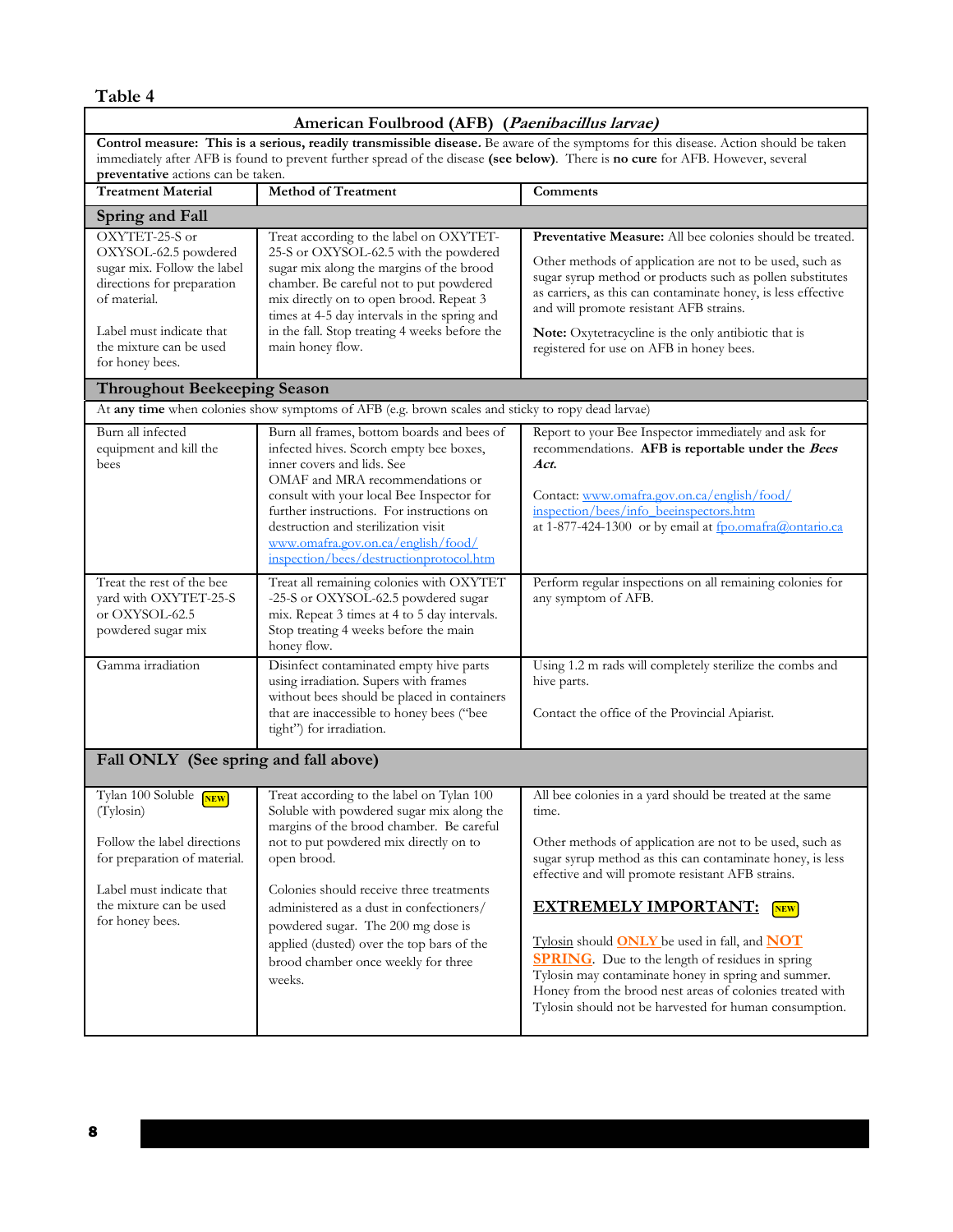| European Foulbrood (EFB) ( <i>Mellisoccus pluton</i> ) |                                                                              |                                                                                                                      |  |
|--------------------------------------------------------|------------------------------------------------------------------------------|----------------------------------------------------------------------------------------------------------------------|--|
|                                                        |                                                                              | Control measure: You do not need to kill the bees as with AFB. Replace infected combs with new non-infected combs or |  |
| foundations.                                           |                                                                              |                                                                                                                      |  |
| <b>Treatment Material</b>                              | <b>Method of Treatment</b>                                                   | Comments                                                                                                             |  |
| Spring and Fall                                        |                                                                              |                                                                                                                      |  |
| OXYTET-25-S or                                         | Treat according to the label on OXYTET-                                      | <b>Preventative measure:</b> Same as AFB.                                                                            |  |
| OXYSOL-62.5 powdered                                   | 25-S or OXYSOL-62.5 as described for                                         |                                                                                                                      |  |
| sugar mix                                              | AFB.                                                                         |                                                                                                                      |  |
|                                                        | At any time when colonies show symptoms of EFB (e.g. brown, twisted larvae). |                                                                                                                      |  |
|                                                        | Replace infected combs                                                       | Burn or irradiate all removed infected combs as above.                                                               |  |
| OXYTET-25-S or                                         | Treat according to the label on OXYTET-                                      | Treat all colonies with OXYTET-25-S or OXYSOL-62.5                                                                   |  |
| OXYSOL-62.5 powdered                                   | 25-S or OXYSOL-62.5 as described for                                         | powdered sugar mix. Repeat three times at 4-5 day                                                                    |  |
| sugar mix                                              | AFB.                                                                         | intervals. Stop treating 4 weeks before the main honey flow.                                                         |  |
| New queens                                             | Requeen colonies in the bee yard with                                        | Honey bee colonies may be more prone to EFB during and                                                               |  |
|                                                        | new queens from Mite and Disease                                             | immediately after intensive berry pollination. This may be                                                           |  |
|                                                        | Resistant Hygienic stocks.                                                   | related to nutrition.                                                                                                |  |
| Pollen supplements                                     |                                                                              |                                                                                                                      |  |

# **Table 6**

| Nosema (Nosema apis; Nosema ceranae)                                                                                                                                                                                                                                                  |                                                                                                                                                                                                                                                                                                                                                                                                                                                                                                                                                                                                                                                                                                                                                                                                             |                                                                                                                                                                                                                                                                                                                                       |  |
|---------------------------------------------------------------------------------------------------------------------------------------------------------------------------------------------------------------------------------------------------------------------------------------|-------------------------------------------------------------------------------------------------------------------------------------------------------------------------------------------------------------------------------------------------------------------------------------------------------------------------------------------------------------------------------------------------------------------------------------------------------------------------------------------------------------------------------------------------------------------------------------------------------------------------------------------------------------------------------------------------------------------------------------------------------------------------------------------------------------|---------------------------------------------------------------------------------------------------------------------------------------------------------------------------------------------------------------------------------------------------------------------------------------------------------------------------------------|--|
| Detection: Obtain at least 50 adult bees from the front entrance of suspected colonies and send to a bee testing laboratory for diagnosis.<br>Note: The new species of nosema, Nosema ceranae, may be a problem throughout the season. Beekeepers can monitor spore levels regularly. |                                                                                                                                                                                                                                                                                                                                                                                                                                                                                                                                                                                                                                                                                                                                                                                                             |                                                                                                                                                                                                                                                                                                                                       |  |
| <b>Treatment Material</b>                                                                                                                                                                                                                                                             | <b>Method of Treatment</b>                                                                                                                                                                                                                                                                                                                                                                                                                                                                                                                                                                                                                                                                                                                                                                                  | Comments                                                                                                                                                                                                                                                                                                                              |  |
| Spring                                                                                                                                                                                                                                                                                |                                                                                                                                                                                                                                                                                                                                                                                                                                                                                                                                                                                                                                                                                                                                                                                                             |                                                                                                                                                                                                                                                                                                                                       |  |
| Fumagilin-B                                                                                                                                                                                                                                                                           | Feed bees a mix of Fumagilin-B with<br>sugar syrup in spring if you have a high<br>level of infection (> 1 million spores/bee).<br>Protect your Fumagilin-B medicated sugar<br>syrup from direct sunlight when feeding<br>bees. This threshold may not reflect the<br>current virulence of nosema. The<br>University of Guelph (Townsend House)<br>and the Tech Transfer Program are<br>addressing the virulence of nosema<br>through applied research.<br>To ensure individual colonies receive the<br>accurate dose of Fumagilin-B, mix as per<br>label instructions and apply using direct-to<br>-colony feeding techniques (bag feeding,<br>pail feeding, etc.). Barrel feeding<br>Fumagilin is not effective as the dosage is<br>not standardized and the drug settles to<br>the bottom of the barrel. | Replace 2 to 3 old brood combs (typically darker) from the<br>brood box to reduce the level of nosema and accumulation<br>of acaricides in the wax.<br>Spring feeding with Fumagilin-B is important.<br>Current research on the seasonal patterns of nosema in<br>Ontario demonstrates that the levels of nosema increase in<br>June. |  |
| Late Spring/Summer                                                                                                                                                                                                                                                                    |                                                                                                                                                                                                                                                                                                                                                                                                                                                                                                                                                                                                                                                                                                                                                                                                             |                                                                                                                                                                                                                                                                                                                                       |  |
|                                                                                                                                                                                                                                                                                       | New queens                                                                                                                                                                                                                                                                                                                                                                                                                                                                                                                                                                                                                                                                                                                                                                                                  | Requeen colonies when new queens are available.                                                                                                                                                                                                                                                                                       |  |
| Fall                                                                                                                                                                                                                                                                                  |                                                                                                                                                                                                                                                                                                                                                                                                                                                                                                                                                                                                                                                                                                                                                                                                             |                                                                                                                                                                                                                                                                                                                                       |  |
| Fumagilin-B                                                                                                                                                                                                                                                                           | Feed bees a mix of Fumagilin-B with<br>sugar syrup as described above.                                                                                                                                                                                                                                                                                                                                                                                                                                                                                                                                                                                                                                                                                                                                      | The fall feeding may protect bees during the winter season.                                                                                                                                                                                                                                                                           |  |

# **Table 7**

| Chalkbrood (Ascosphaera apis) |                            |                                                                                                                                                 |
|-------------------------------|----------------------------|-------------------------------------------------------------------------------------------------------------------------------------------------|
| <b>Treatment Material</b>     | <b>Method of Treatment</b> | Comments                                                                                                                                        |
| <b>Spring and Summer</b>      |                            |                                                                                                                                                 |
| New queens                    | Requeen                    | There is no registered chemical treatment for Chalkbrood.<br>Maintain strong, healthy colonies and requeen with queens<br>from hygienic stocks. |
|                               |                            | 9                                                                                                                                               |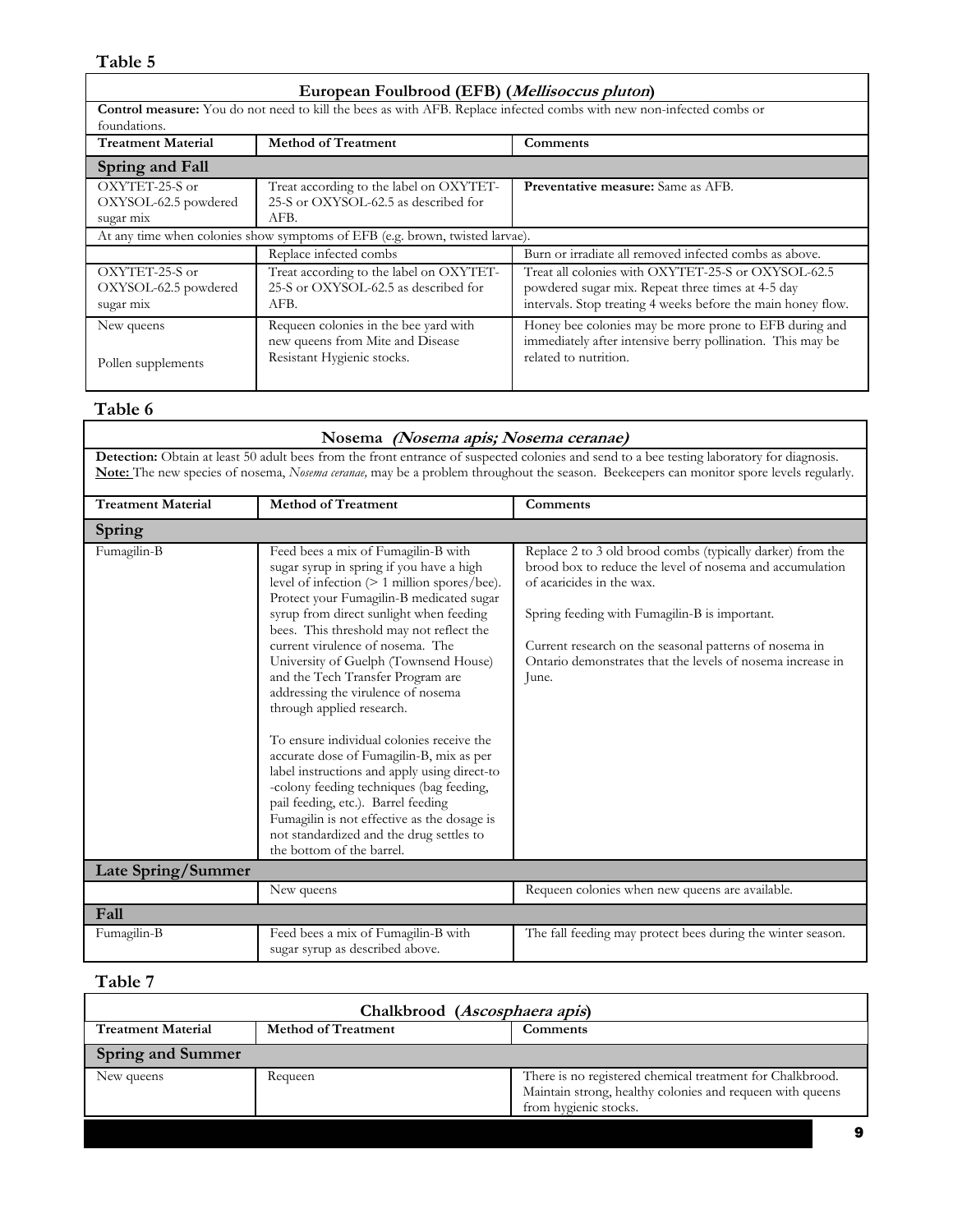| Sacbrood (Virus)          |                            |                                                                                                                                               |
|---------------------------|----------------------------|-----------------------------------------------------------------------------------------------------------------------------------------------|
| <b>Treatment Material</b> | <b>Method of Treatment</b> | Comments                                                                                                                                      |
| <b>Spring and Summer</b>  |                            |                                                                                                                                               |
| New queens                | Requeen                    | There is no registered chemical treatment for Sacbrood. Maintain<br>strong, healthy colonies and requeen with queens from hygienic<br>stocks. |

# Toxicological Information

65% Formic Acid: www.hc-sc.gc.ca/cps-spc/pubs/pest/\_pol-guide/dir2010-03/index-eng.php Oxalic Acid: www.hc-sc.gc.ca/cps-spc/pubs/pest/\_decisions/rd2010-12/index-eng.php Thymol: www.hc-sc.gc.ca/cps-spc/pest/part/consultations/\_prd2010-18/prd2010-18-eng.php CheckMite+™: www.hc-sc.gc.ca/cps-spc/pest/part/consultations/\_pmrl2008-31/coumaphos-eng.php Permanone®: www.hc-sc.gc.ca/cps-spc/pest/part/protect-proteger/food-nourriture/mrl-definitions-lmr/ index-eng.php

# Notes:

- No chemicals should be used in bee colonies when honey supers are on the colony or when any honey is produced for human consumption, unless otherwise specified by the label instructions.
- Read the labels of products carefully before use in the beehives and follow instructions and recommendations. Be sure to respect withdrawal times for all treatments.
- Take all the appropriate safety measures (equipment, clothing) as recommended by the label directions when mixing/applying treatments.
- For diagnostic samples, discuss sampling and shipping methods with the diagnostic bee labs. See: www.ontariobee.com/outreach/ttp

# MONITORING METHODS Varroa Mite

# • Sticky Board

Coat a thick piece of paper (38 cm x 30 cm) (14.96 in x 11.81 in) filing folders work well, using 50 % Vaseline, 50 % Crisco, Tangle Trap paste or sticky material. Place the coated paper under a screen, on the bottom board for three days. Count the varroa mites on the sticky board and divide by 3 to obtain an average mite fall per day.

The sticky boards can also be left in colonies until you return to the yard on the next trip. This will assure that the mites that drop onto the sticky board cannot return to the bees.

#### • Ether Roll

Place  $\frac{1}{2}$  cup of bees (approximately 300 bees) from the brood chamber in a glass jar. Spray with 3 to 4 squirts of ether (engine starter fluid). Replace lid and shake for 1 minute. Roll the jar, then count the varroa stuck to the glass and under lid. Do this in a well ventilated area and wear gloves to minimize contact with the ether.

# • Alcohol Wash

Place ½ cup of bees (approximately 300 bees), from the brood chamber, into a container with alcohol so that the bees are completely immersed, (windshield washer fluid), shake vigorously. Pour bees onto a screen, over a white tub and vigorously rinse varroa from bees with the remaining alcohol. Count the total number of varroa in tub.

Handheld, easy to use, commercially made mite shaker devices that give effective and fast results are available. Follow the directions provided with the shaking apparatus. Contact your local bee supply outlet for availability.

For more information see: Technology Transfer Program www.ontario.com/outreach/ttp OMAF and MRA Apiary Program www.ontario/beekeeping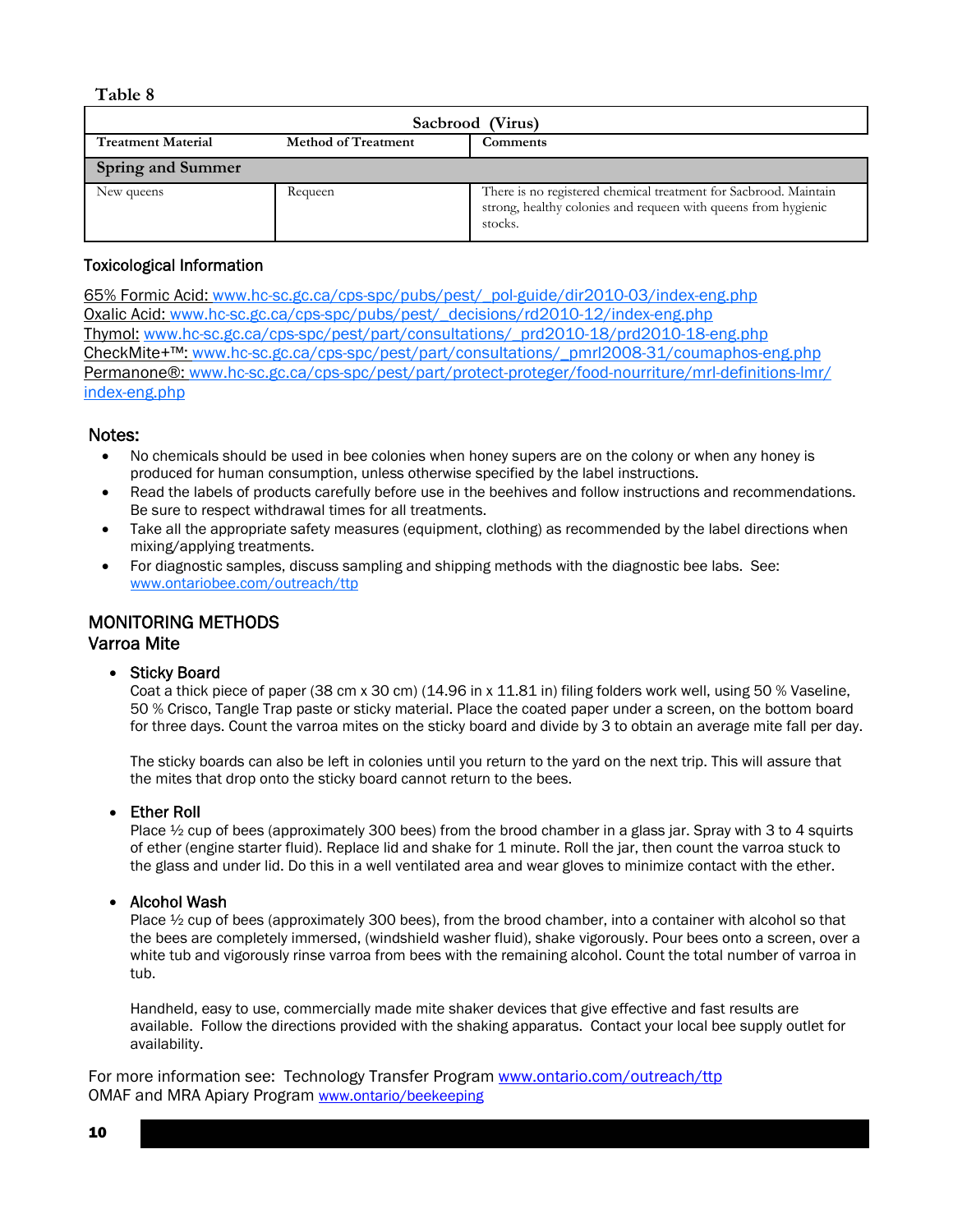# Varroa Mite Threshold Levels

The following are **treatment guidelines**. These suggested levels will vary depending on colony strength, apiary location and management. The best way to determine the proper timing for treatment solutions is to monitor regularly and compare results. In most cases, beekeepers must treat in both spring and fall to effectively manage varroa.

#### Table 9. Threshold guidelines for varroa mite levels in May and August.

#### NOTE: TREATMENT LEVELS HAVE BEEN LOWERED FROM PREVIOUS RECOMMENDATIONS.

Treat when varroa levels are equal or greater than the following:

| <b>Monitoring Method</b> | Number of Varroa Mites in May | <b>Number of Varroa Mites in August</b> |
|--------------------------|-------------------------------|-----------------------------------------|
| Ether Roll               | $1$ mite/100 bees             | 2 mites/100 bees                        |
| Alcohol Wash             | 2 mites/100 bees              | 3 mites/100 bees                        |
| Sticky Board             | 9 mites/24 hr drop            | 12 mites/24 hr drop                     |

# Honey Bee Tracheal Mites

Tracheal Mite Threshold Level: Treat when infestation levels are at 10%.

Alcohol Sample: Place approximately 150 bees per bee yard or 50 bees per colony into a container with alcohol and contact a diagnostic lab. Visit www.ontariobee.com/outreach/ttp

#### Small Hive Beetle (SHB)

It is a requirement under the Ontario *Bees Act* to report SHB. All beekeepers in Ontario should be on the look out for SHB in their operation as a precaution. Examine the tops of brood frames (particularly towards the ends of the frames) for the presence of SHB adults immediately after the lid is removed. Adult and larval beetles may also be encountered on the surface of brood frames amongst worker bees. A variety of mechanical traps may be used to monitor for SHB. Consult bee supply outlets for a range of options. Adult and larval SHB can also be found in dead colonies and exposed colony equipment.

For further details of identification and biology of SHB, see: www.omafra.gov.on.ca/english/food/inspection/ bees/info-shb.htm and www.omafra.gov.on.ca/english/food/inspection/bees/shb-reportfdinings.pdf

If you suspect that you have SHB in your operation, CONTACT YOUR REGIONAL BEE INSPECTOR by email at fpo.omafra@ontario.ca or 1-877-424-1300 or ag.info.omafra@ontario.ca

# American Foulbrood (AFB)

It is a requirement under the Ontario *Bees Act* to report AFB. Examine brood frames as you open colonies. Symptoms of AFB include a scattered brood pattern and cappings with a punctured, sunken, dark and greasy appearance. Infected larvae settle to the bottom of the cell wall in a sunken gooey mass, beige to dark brown in colour. Insert a toothpick into the cell and draw out the contents. AFB will draw out ½ in. and has the consistency of mucous. Check empty cells on brood frames for AFB scales (hardened dark black masses of old dead larvae). Contact your Regional Bee Inspector at www.omafra.gov.on.ca/english/food/inspection/bees/ info beeinspectors.htm if you are unsure of your diagnosis of AFB or if you find AFB. Further information about AFB can be found on the Apiculture Program webpage or the OBA Tech-Transfer Website at http://techtransfer.ontariobee.com.

# DIAGNOSTIC BEE LABS:

See the Technology Transfer Program website: http://techtransfer.ontariobee.com www.ontariobee.com/outreach/ttp

#### RECORD KEEPING:

Record keeping is essential to monitoring for pests and disease.